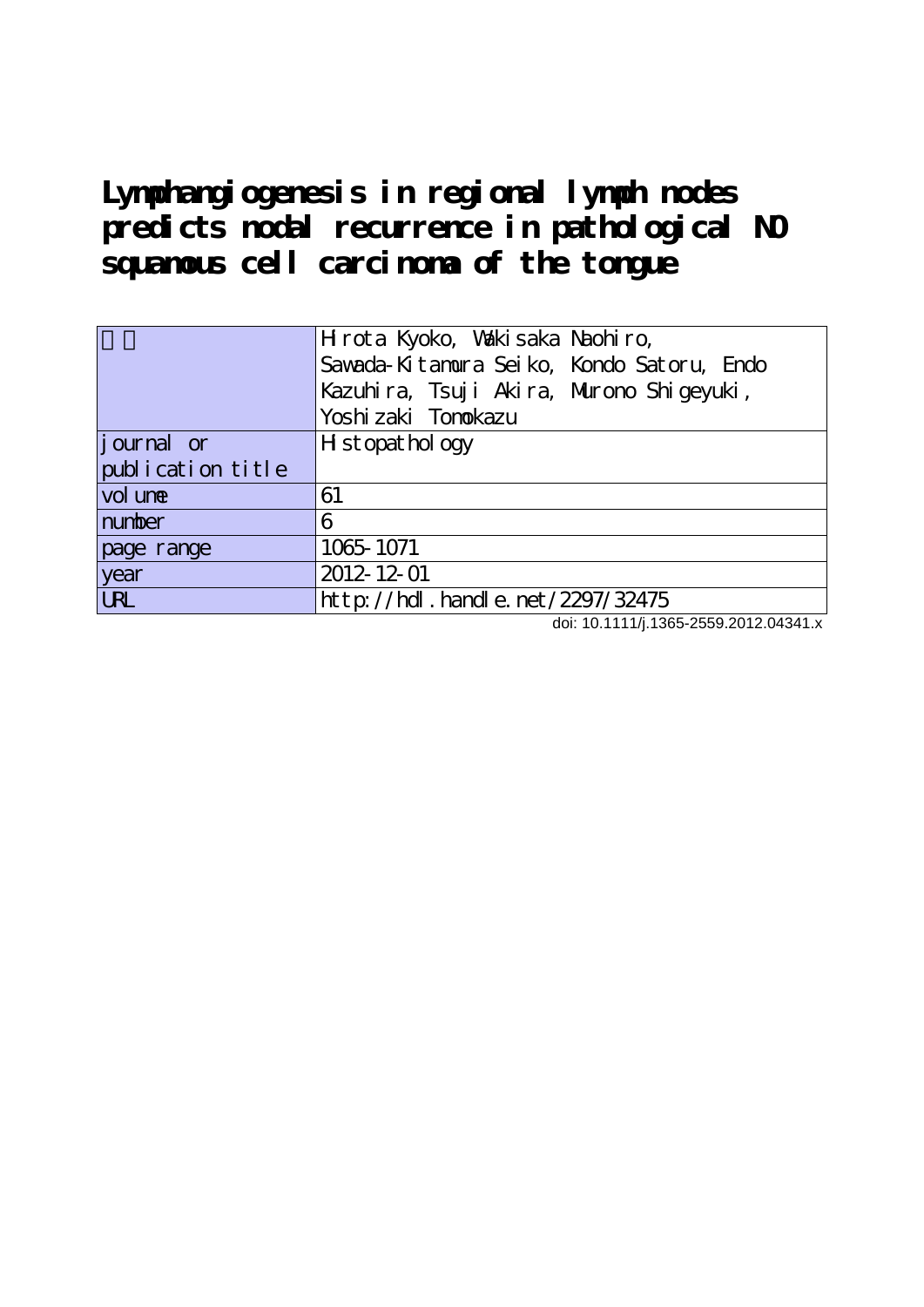Title: Lymphangiogenesis in regional lymph nodes predicts nodal recurrence in pathological N0 squamous cell carcinoma of the tongue

Running Title: Lymphangiogenesis in pN0 tongue cancer

Kyoko Hirota<sup>1</sup>, Naohiro Wakisaka<sup>1</sup>, Seiko Sawada-Kitamura<sup>2</sup>, Satoru Kondo<sup>1</sup>, Kazuhira  $\rm{Endo}^1$ , Akira Tsuji $^1$ , Shigeyuki Murono $^1$ , and Tomokazu Yoshizaki $^{1^*}$ 

Division of Otolaryngology-Head and Neck Surgery<sup>1</sup>, and Division of Human Pathology<sup>2</sup>, Graduate School of Medical Science, Kanazawa University, Takara-machi 13-1, Kanazawa 920-8640, JAPAN

\*Correspondence to be sent to:

Tomokazu Yoshizaki

Division of Otolaryngology-Head and Neck Surgery, Graduate School of Medical Science, Kanazawa University, Takara-machi 13-1, Kanazawa 920-8640, JAPAN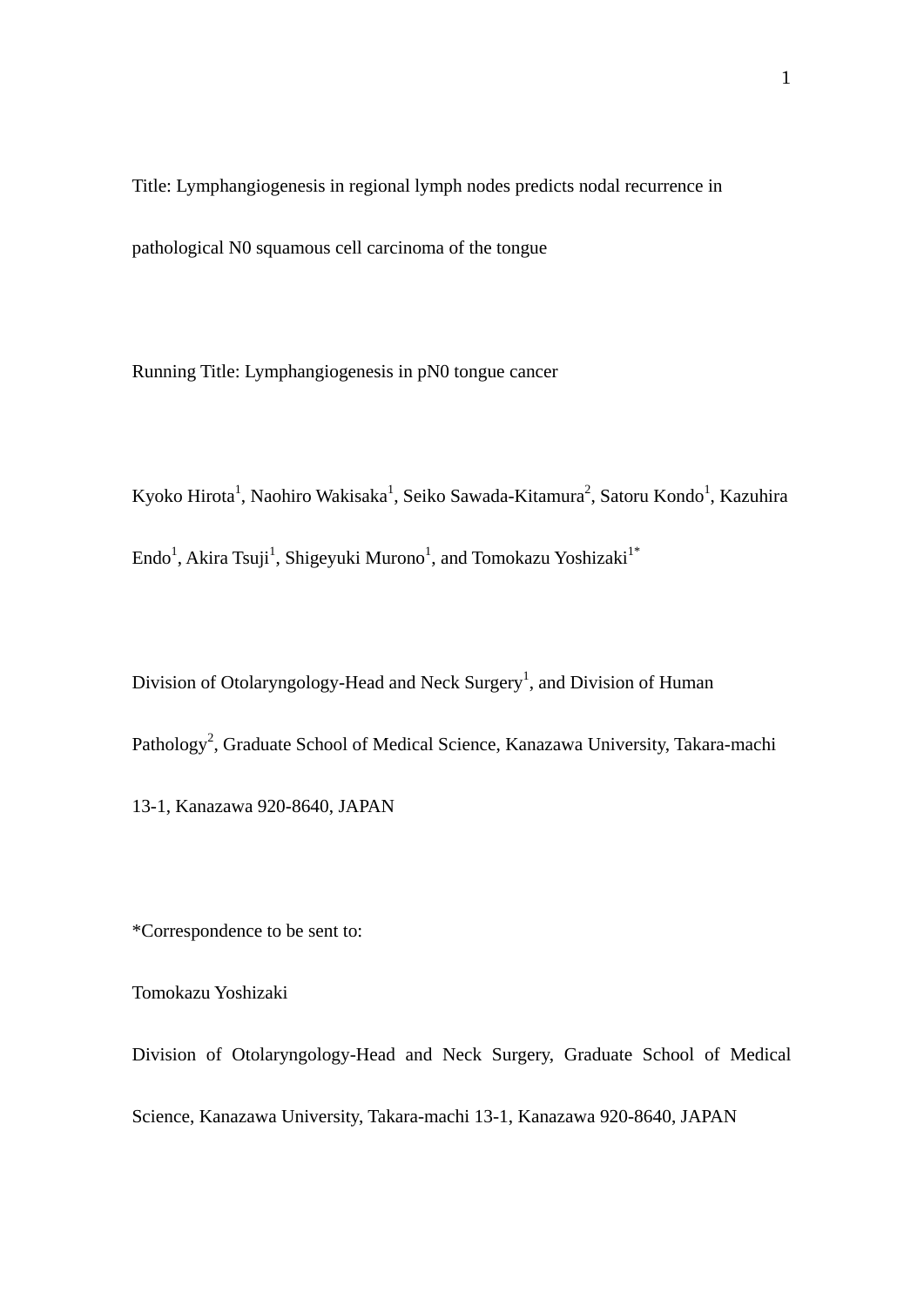Tel.: +81-76-265-2413

Fax: +81-76-234-4265

E-mail: tomoy@med.kanazawa-u.ac.jp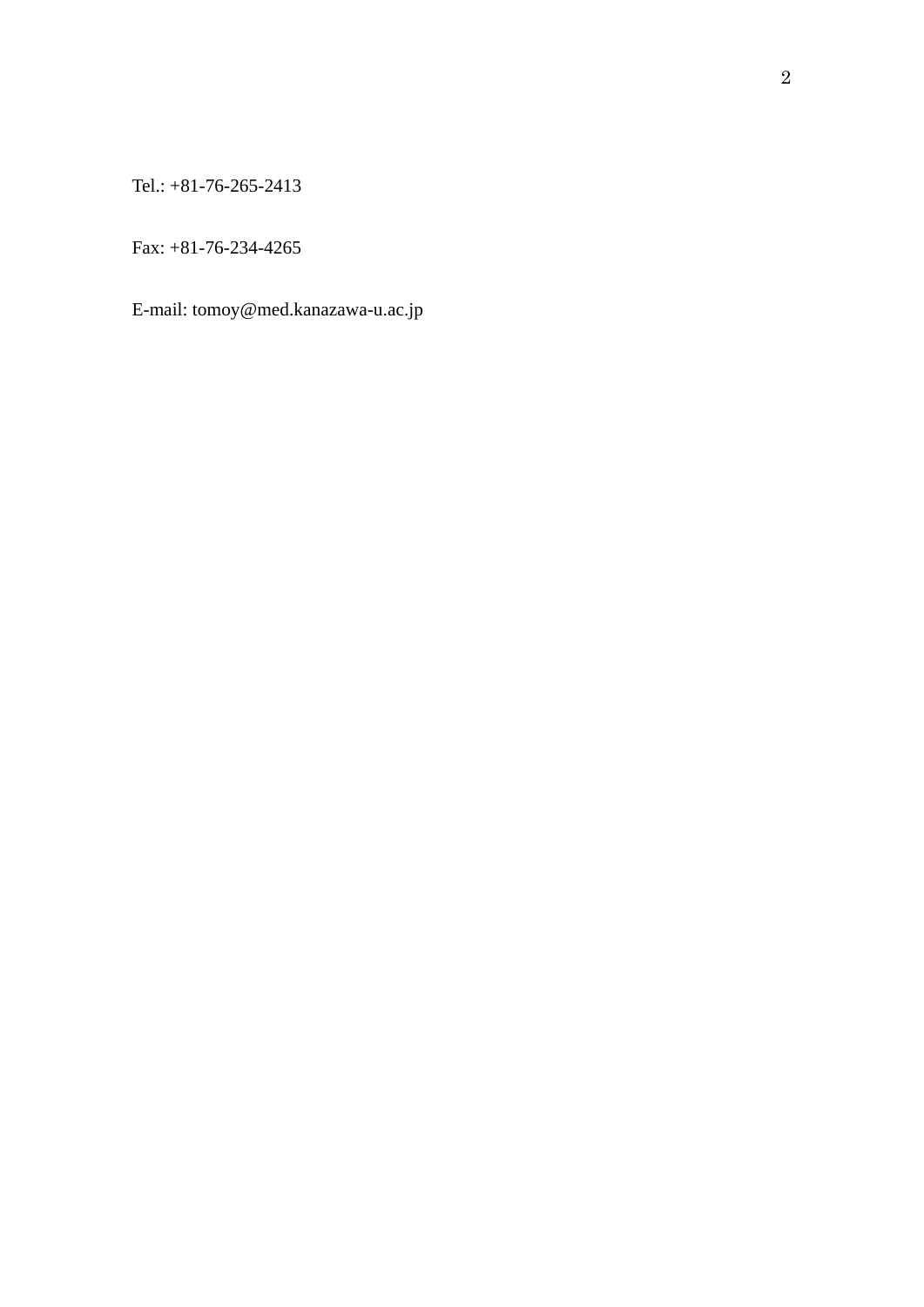#### **Abstract**

**Aims:** Cancer cells induce de novo lymphatic vessel growth within draining lymph nodes before they metastasize. Lymph node lymphangiogenesis before the establishment of nodal recurrence in squamous cell carcinoma (SCC) of the tongue was evaluated retrospectively.

**Methods and Results:** Surgical specimens from 28 patients with pT2-T3N0M0 SCC of the tongue after local excision with supraomohyoid neck dissection were studied by immunohistochemistry. Intranodal lymphatic endothelium was highlighted by podoplanin staining to evaluate the lymphatic vessel counts (LVC). Primary tumor sections were examined for the expressions of lymphangiogenic factors: vascular endothelial growth factor (VEGF)-C and VEGF-D. LVC in the regional LN was significantly increased in the cases with nodal recurrence (p=0.0013). Simultaneous increases of VEGF-C and VEGF-D protein expressions were also significantly associated with an increase of LVC in regional lymph nodes  $(p=0.0001)$  and a decrease in the survival rate without nodal recurrence (p=0.0160).

**Conclusions**: The status of lymphangiogenesis in the regional pN0 lymph nodes for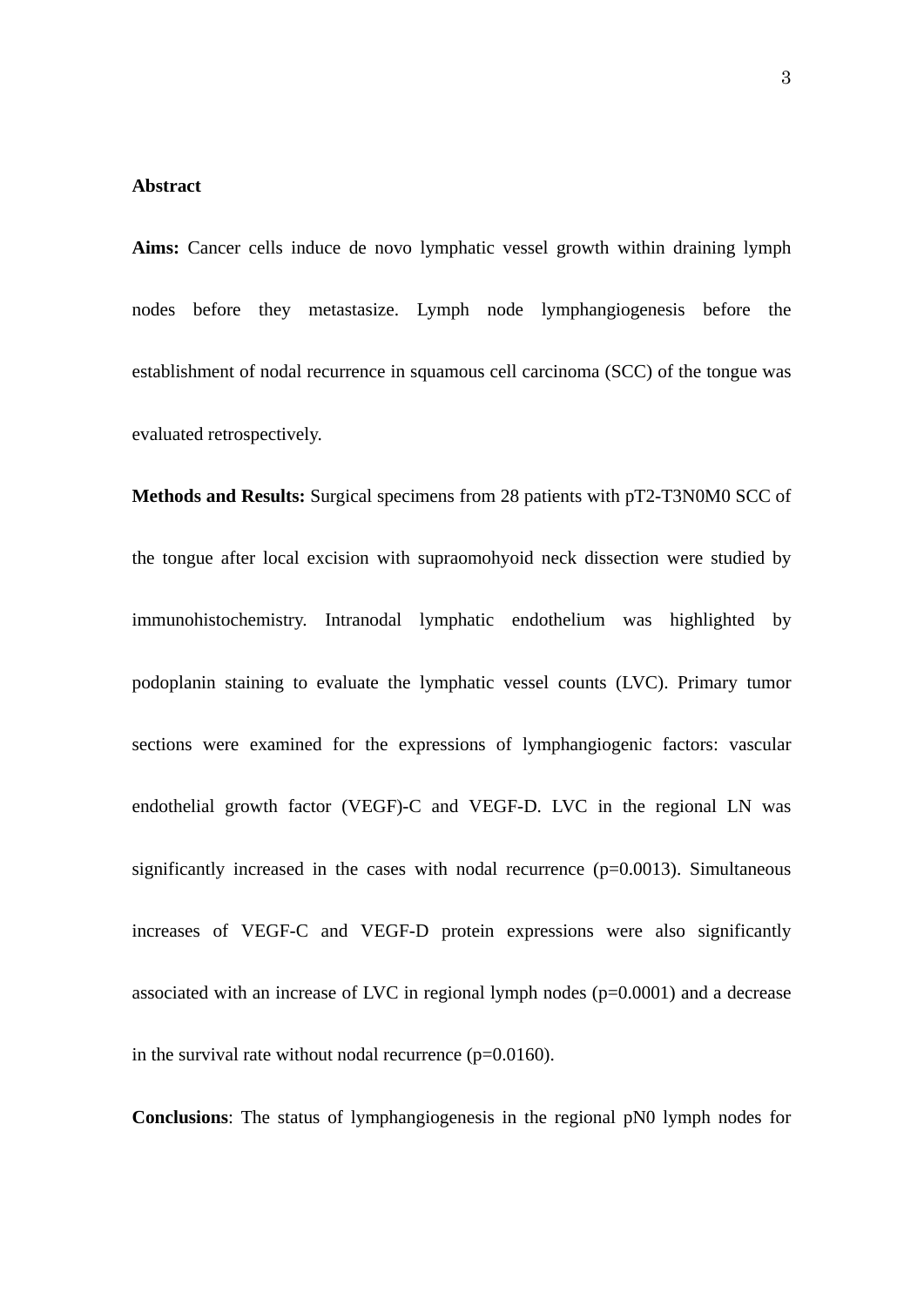tongue cancer would help us predict patients developing nodal recurrence. The inclusion of a therapeutic approach to block lymphangiogenic factors, such as VEGF-C and VEGF-D, may be beneficial to suppress the lymphatic spread of tongue cancer with intense intranodal lymphangiogenesis.

**Key words**: squamous cell carcinoma of the tongue, intranodal lymphangiogenesis, nodal recurrence, vascular endothelial growth factor-C, vascular endothelial growth factor-D.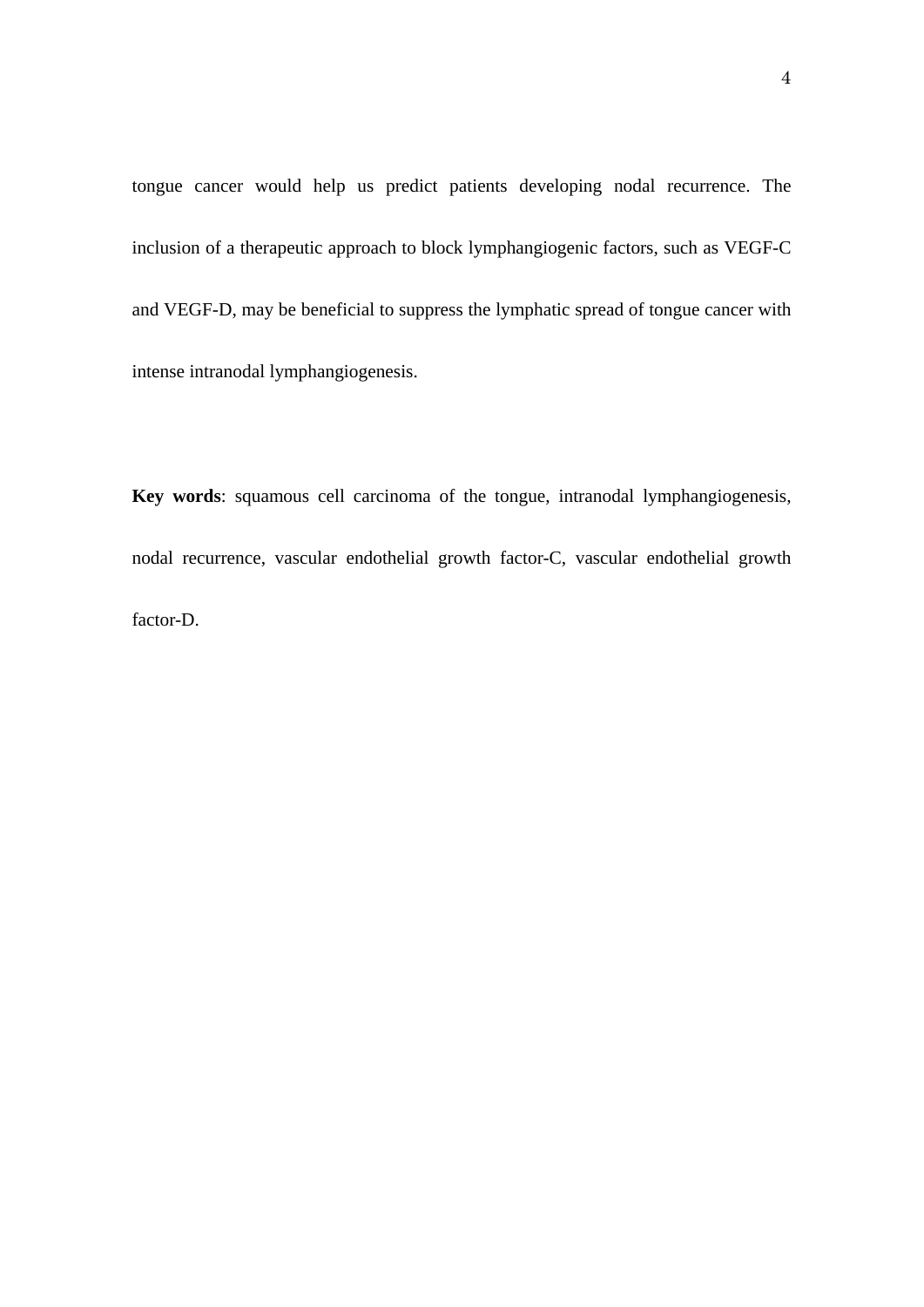#### **Introduction**

The lymph node metastatic status is a predictor of a poor prognosis in patients with tongue cancer. Moreover, patients who experience neck recurrence after initial treatment frequently die of uncontrolled neck diseases  $1, 2$ , and many candidates for prediction have been evaluated  $3, 4$ . More than 30% of patients with tongue cancer have cervical lymph node metastases, even in clinically node-negative disease <sup>5</sup>. Among patients with clinically T1/T2 or N0 tongue cancer, the regional recurrence rate of the untreated neck is 20 to 30%  $<sup>6,7</sup>$ . However, the treatment planning for regional control of</sup> clinically node-negative squamous cell carcinoma (SCC) of the tongue is controversial. Some surgeons advocate elective neck dissection, while others adopt a "watchful-waiting" policy after local excision. Recently, sentinel node navigation surgery has been introduced for the detection of micrometastasis in lymph nodes  $1, 2$ . However, the accuracy of the prediction is not perfect, and the predictive values of negative sentinel lymph nodes are about  $90\%$ <sup>8</sup>. Therefore, it is vital to identify prognostic parameters that influence the occurrence of nodal recurrence.

Lymphangiogenesis, a process that generates new lymphatic vessels from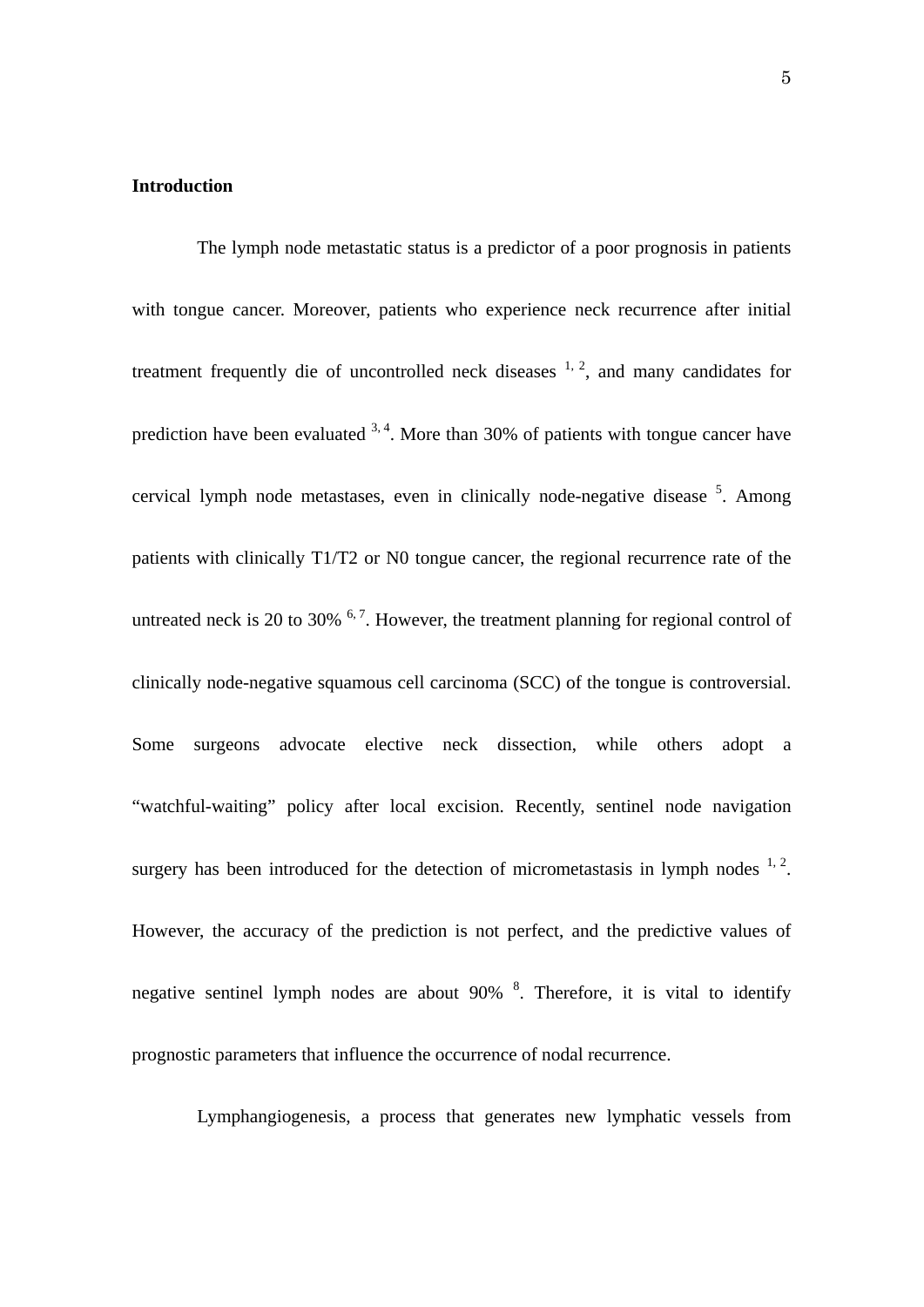pre-existing ones with the aid of circulating lymphatic endothelial progenitor cells, is believed to underlie lymph node metastases <sup>9</sup>. Owing to the advent of molecular markers specific to the lymphatic endothelium, including lymphatic vessel endothelial hyaluronan receptor 1, podoplanin, and prospero homeobox protein 1, research on tumor lymphangiogenesis has been conducted over the last decade. Some clinical studies reported that the lymphatic vessel density in many types of solid cancer were associated with the status of lymph node metastases at the initial diagnosis  $10^{-13}$ . Moreover, experimental studies have indicated that primary tumors induce new lymphatic vessel growth within draining lymph nodes before they metastasize 11, 14, 15.

 Vascular endothelial growth factor (VEGF)-C and VEGF-D, members of the VEGF family of glycoproteins, have been identified as potent inducers of lymphangiogenesis<sup>9</sup>. VEGF-C and VEGF-D exert their effects on endothelial cells by stimulating VEGF receptor 3 (VEGFR-3), a tyrosine kinase receptor expressed predominantly on lymphatic endothelial cells <sup>16</sup>. Overexpressions of VEGF-C and VEGF-D in experimental tumor models were significantly associated with the formation of new lymphatic vessels  $17, 18$ , and several investigators found that inhibition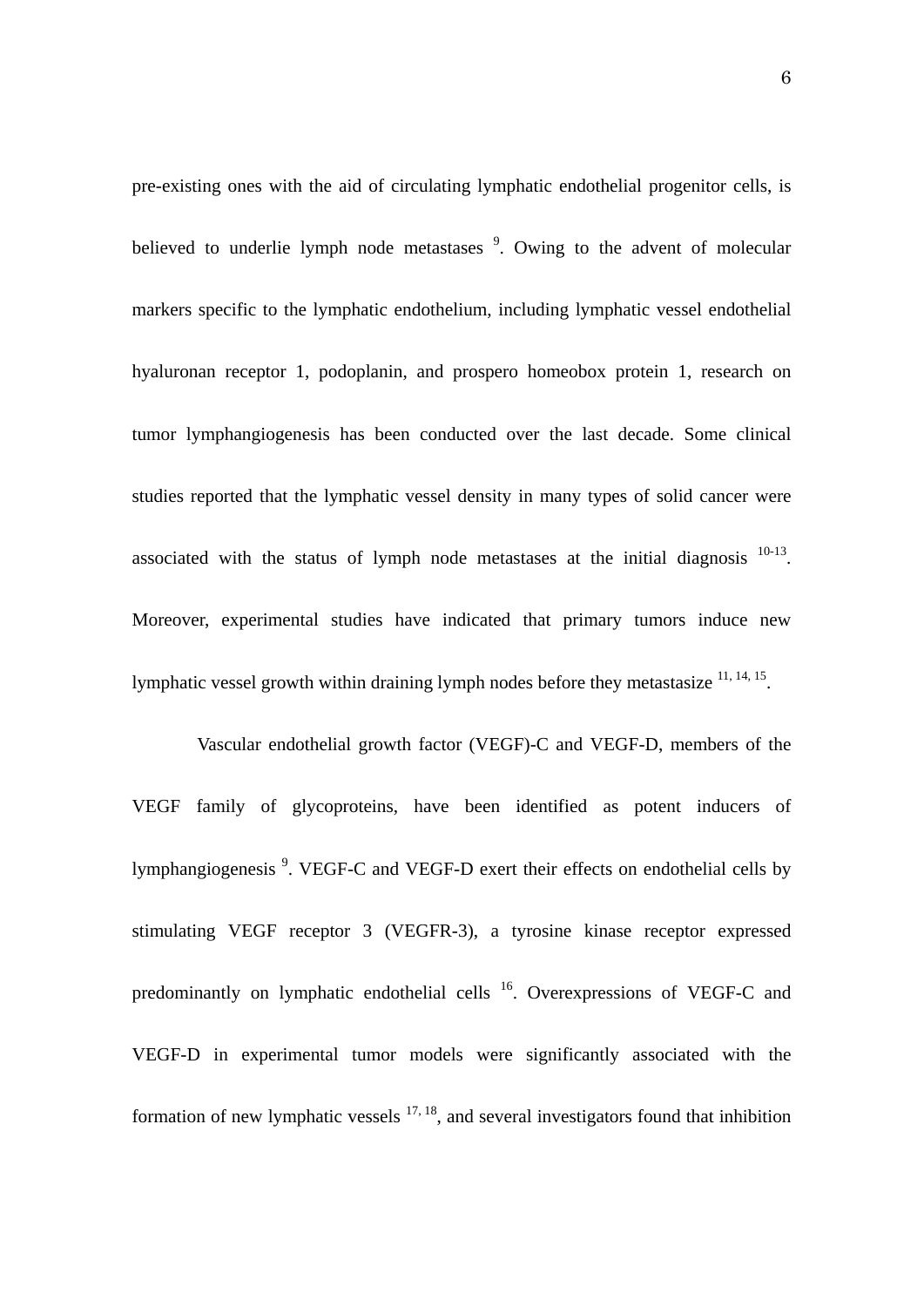of VEGF-C and VEGF-D activities reduced the level of lymphangiogenesis and lymph node metastases 19, 20. In clinical studies, contributions of VEGF-C, VEGF-D, and VEGFR-3 to lymph node metastases, lymphatic invasion, and a poor prognosis have been observed in several malignancies  $21-23$ .

This study was performed to evaluate the role of lymphangiogenesis in regional lymph nodes as a predictor of nodal recurrence in patients with pT2-T3N0 SCC of the tongue treated primarily by local excision with supraomohyoid neck dissection. In addition, the relationships between lymph node lymphangiogenesis and nodal recurrence in association with the expressions of VEGF-C and VEGF-D proteins were analyzed.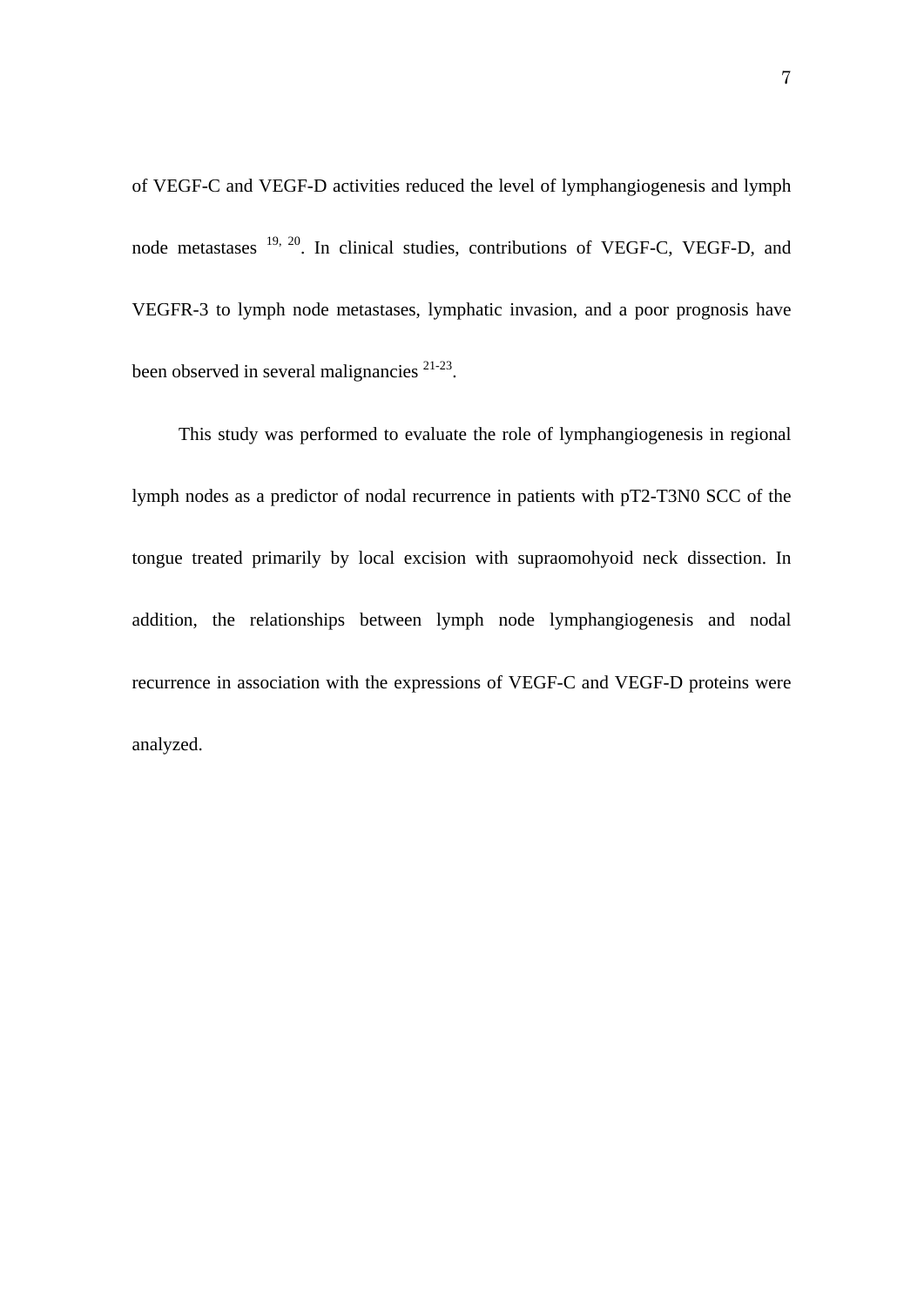#### **Materials and Methods**

#### **Patients and tissues (Table 1)**

The samples studied were obtained from 28 patients who were diagnosed with pT2-T3N0M0 SCC of the tongue based on the TNM classification system of the Union Internationale Contre le Cancer after local excision and supraomohyoid neck dissection <sup>24</sup>. To correctly analyze the association of intranodal lymphangiogenesis with nodal recurrence, patients who experienced local relapse were not included in this study. Cases classified as pT4 were also excluded from the analyses. All patients were treated at the Division of Otolaryngology, Head and Neck surgery, Kanazawa University Hospital, between 1982 and 2006. The Institutional and Ethical Review Board at Kanazawa University approved this retrospective review of the medical records and the use of archived surgical specimens.

Twenty cases were stage II (pT2N0M0) and eight cases were stage III (pT3N0M0). The patients comprised 17 males and 11 females, and the ages ranged from 25 to 86 years old (median, 61 years old). All surviving patients had undergone a minimum of a 5-year follow-up. Six of the twenty patients developed nodal recurrence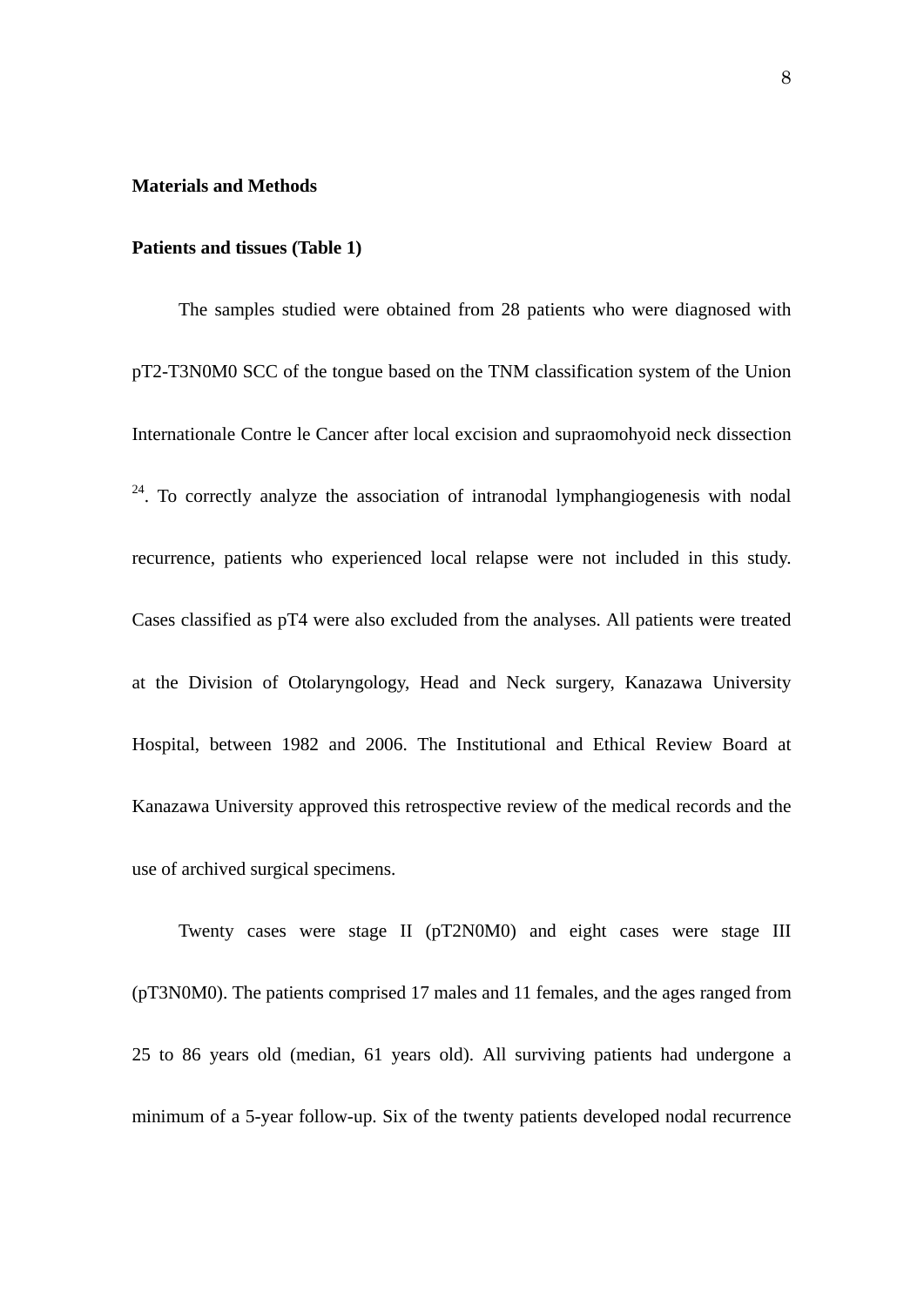at 14, 6, 32, 48, 7, and 9 months and recurrence sites were contralateral level I, and ipsilateral levels V, IV, II, III, and IV (patient numbers 1-6, Table 1), respectively.

 The depth of invasion was measured from the surface of the mucosa to the maximum depth using an ocular micrometer. When there was exophytic tumor growth, the measurement was made from the height of the surface of the adjacent normal mucosa to the deepest-reaching front of the infiltration. The data on the depth of invasion and lymphatic invasion are also shown in Table 1.

#### **Immunohistochemical analyses**

The surgical specimens including the primary tumors and regional lymph nodes were fixed in a 10% formalin solution and embedded in paraffin. Consecutive 3-μm sections were cut from each block. Immunohistochemical stainings were performed as described previously  $^{25}$ . The following antibodies were used as primary antibodies: mouse-derived monoclonal antibody for podoplanin (Dako, CA, USA) (dilution 1:100), rabbit-derived polyclonal antibody for VEGF-C (Invitrogen, CA, USA) (dilution 1:100), goat-derived polyclonal antibody for VEGF-D (R&D systems, MN, USA) (dilution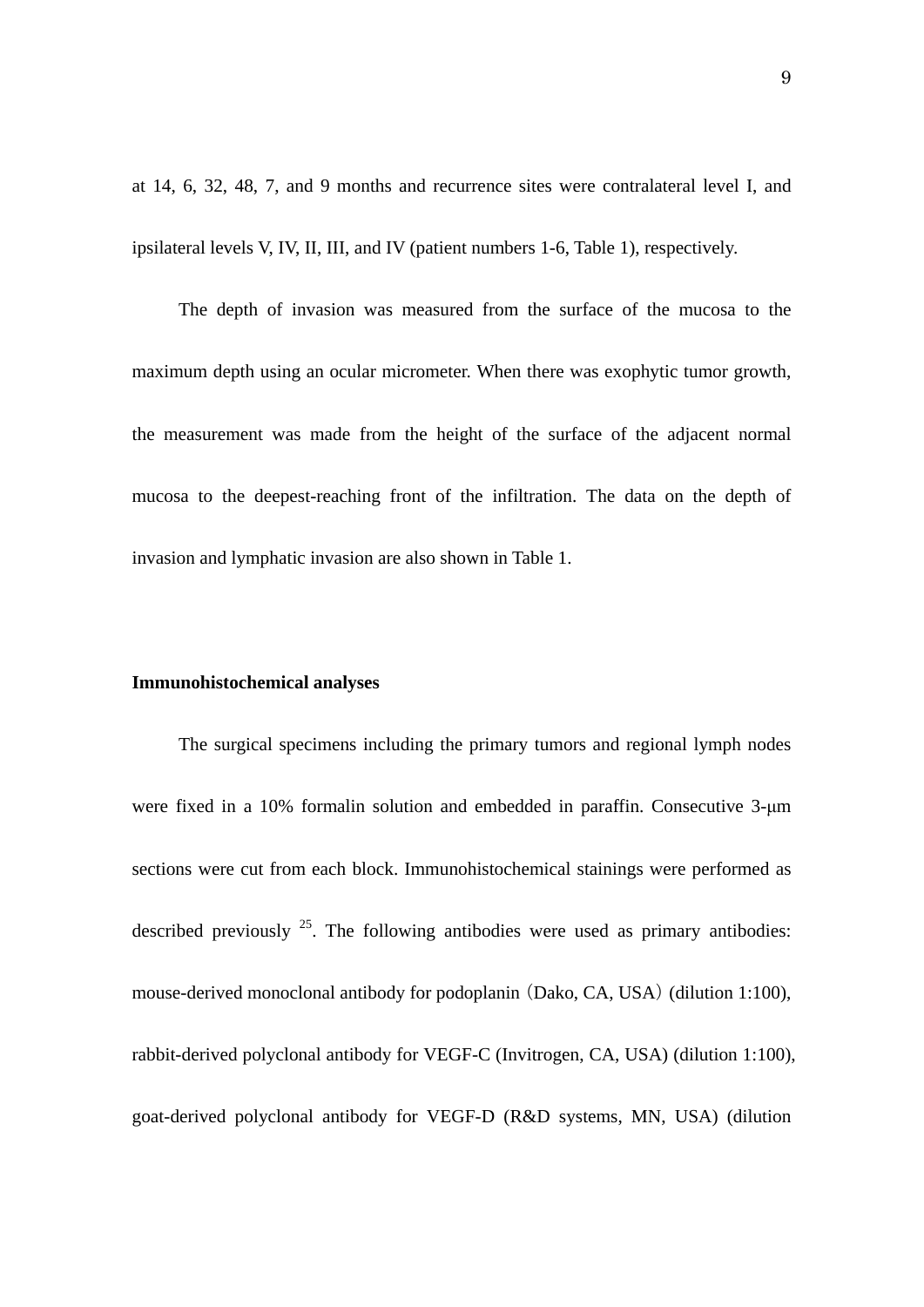1:50), and mouse-derived monoclonal antibody for pan-cytokeratin (Dako, CA, USA) (dilution 1:100). Diaminobenzidine tetrahydrochloride was used as a chromogen, and the sections were counterstained with methyl green. The specificities of the staining were confirmed using non-immune serum instead of the primary antibody as a negative control. Two investigators (K.H. and N.W.) who had no prior knowledge of the clinicopathological findings assessed the lymphatic vessel counts (LVC) and expressions of VEGF-C and VEGF-D proteins. Each lymph node was analyzed for pan-cytokeratin to detect metastatic tumor cells, and patients with positive staining were not included in this study.

#### **Evaluation of LVC in pN0 regional lymph nodes**

To evaluate the level of lymhangiogenesis in lymph nodes, the antibody for podoplanin was used to identify the lymphatic endothelium. Lymphatic vessels were assessed under light microscopic examination of the podoplanin-positive microvessels in the biggest lymph node of the surgical specimen. The whole lymph node section was scanned at a low magnification  $(\times 40)$ , and areas of intense lymphangiogenesis (hot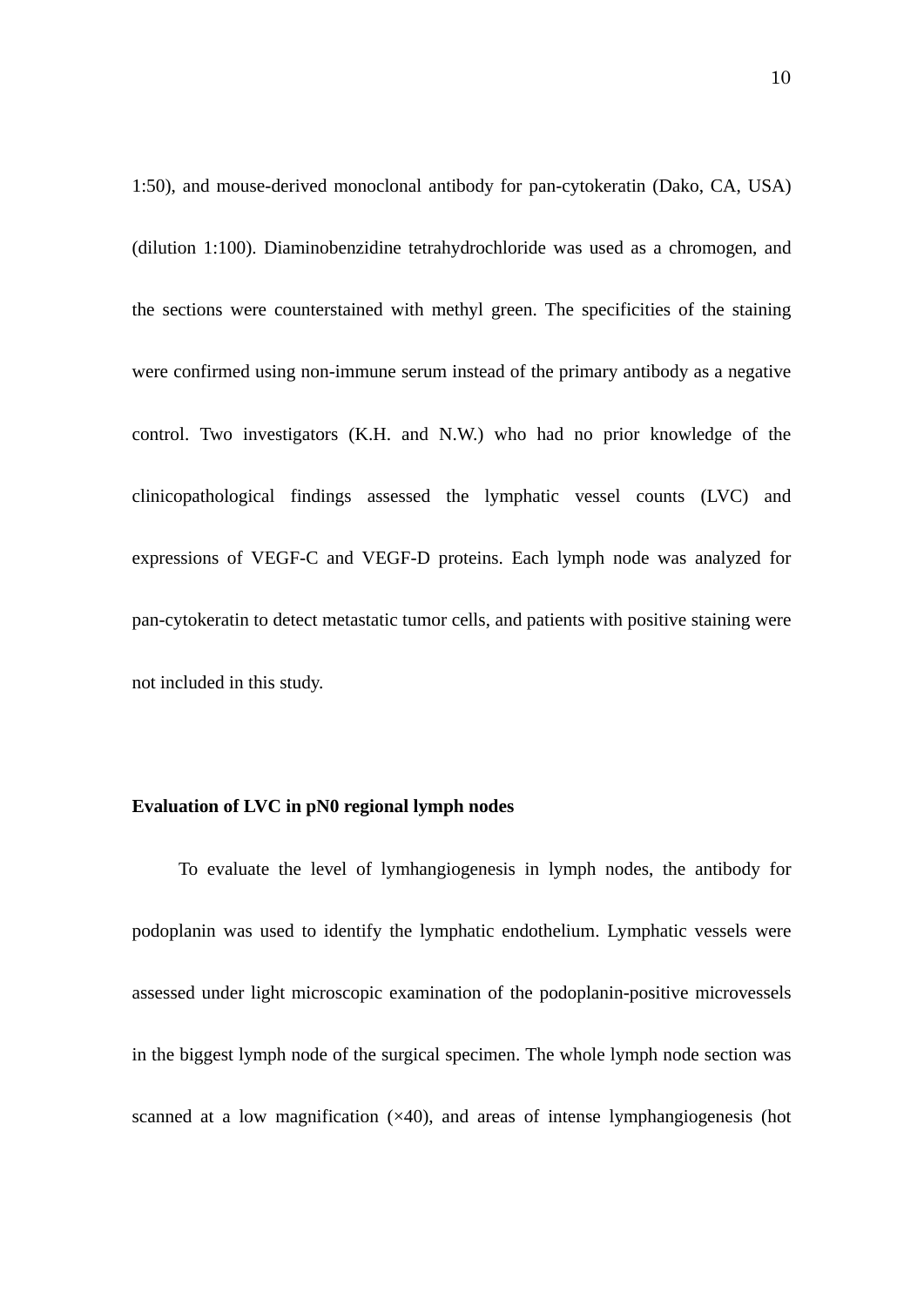spots) were determined. After four areas with intense lymphangiogenesis were identified, lymphatic vessels were counted in a  $\times$ 200 field, and the average count per field  $(1.1 \text{ mm}^2)$  of the four fields was defined as LVC. Any brownish-staining endothelial cell or endothelial-cell cluster was considered a single countable lymphatic vessel.

#### **VEGF-C and VEGF-D expressions**

Primary tumor sections were examined for VEGF-C and VEGF-D protein expressions. Staining results for VEGF-C and VEGF-D in the primary tumors were classified by estimating the percentage of tumor cells showing specific immunoreactivity. Negative staining was defined when the degree of staining was  $\lt$ 25%, and the staining was defined as positive when the degree of staining was  $\geq 25\%$ . The threshold of 25% of cells expressing VEGFs was selected according to the median value of each expression.

For further analyses, all cases were then divided into the following two groups according to the expression levels of VEGF-C and VEGF–D in the primary tumors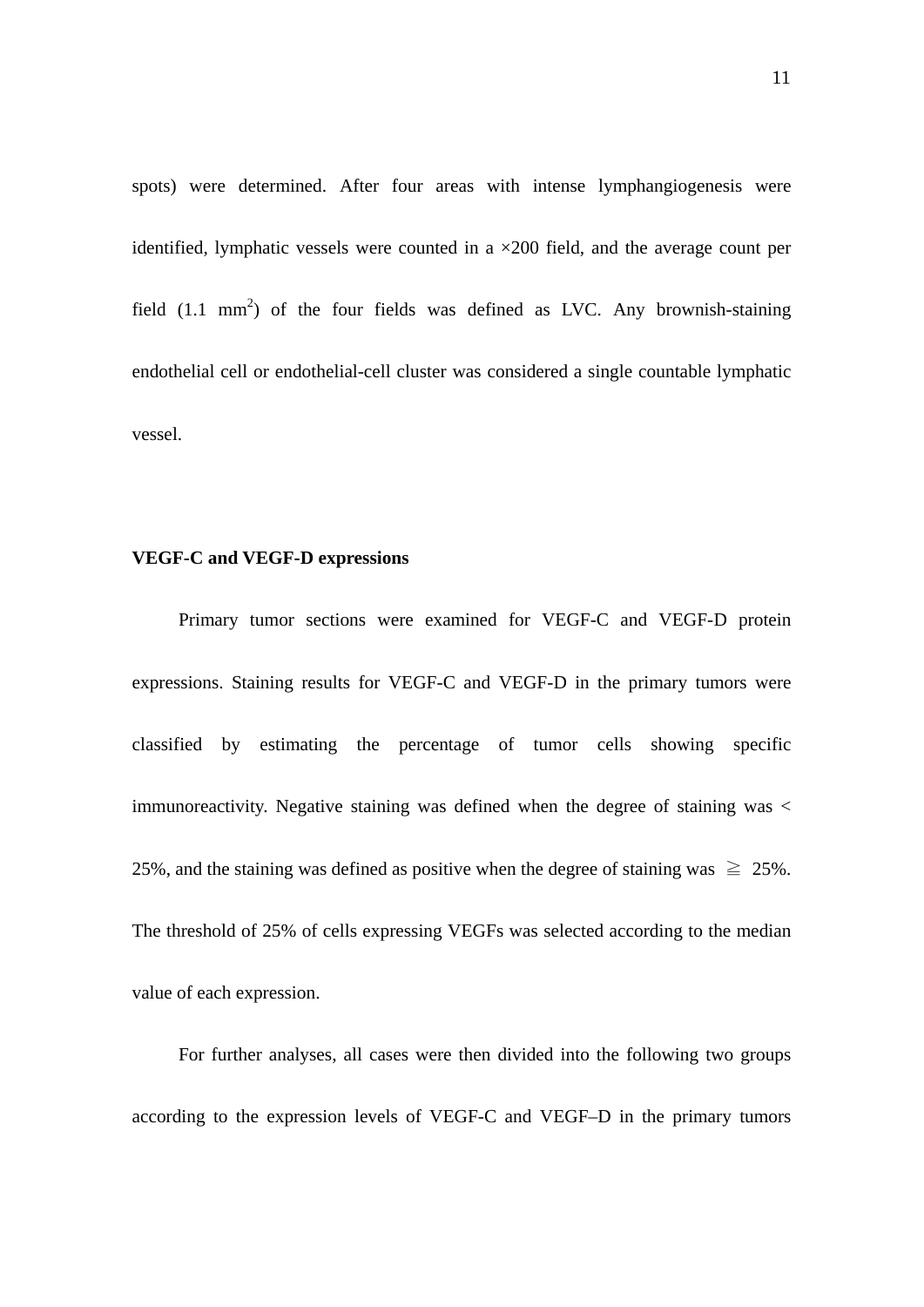(VEGF-C&D): High group, both VEGF-C and VEGF-D were positive; and Low group, both VEGF-C and VEGF-D were negative, or either VEGF-C or VEGF-D was negative.

#### **Statistical analyses**

IBM SPSS Statistics, version 19 (IBM, Armonk, USA), was used for data analyses. The development of nodal recurrence and expressions of VEGF-C and VEGF-D proteins in relation to LVC were analyzed using the Mann-Whitney *U* test. The rates of survival without nodal recurrence were analyzed with the Kaplan-Meier method, and the differences between the curves were analyzed with the log-rank test. The survival period was defined as the period between the date of surgery to that of nodal recurrence. For statistical analyses, the depth of invasion was subdivided into two groups,  $\geq 5$  mm and <5 mm. p-values of < 0.05 were considered significant.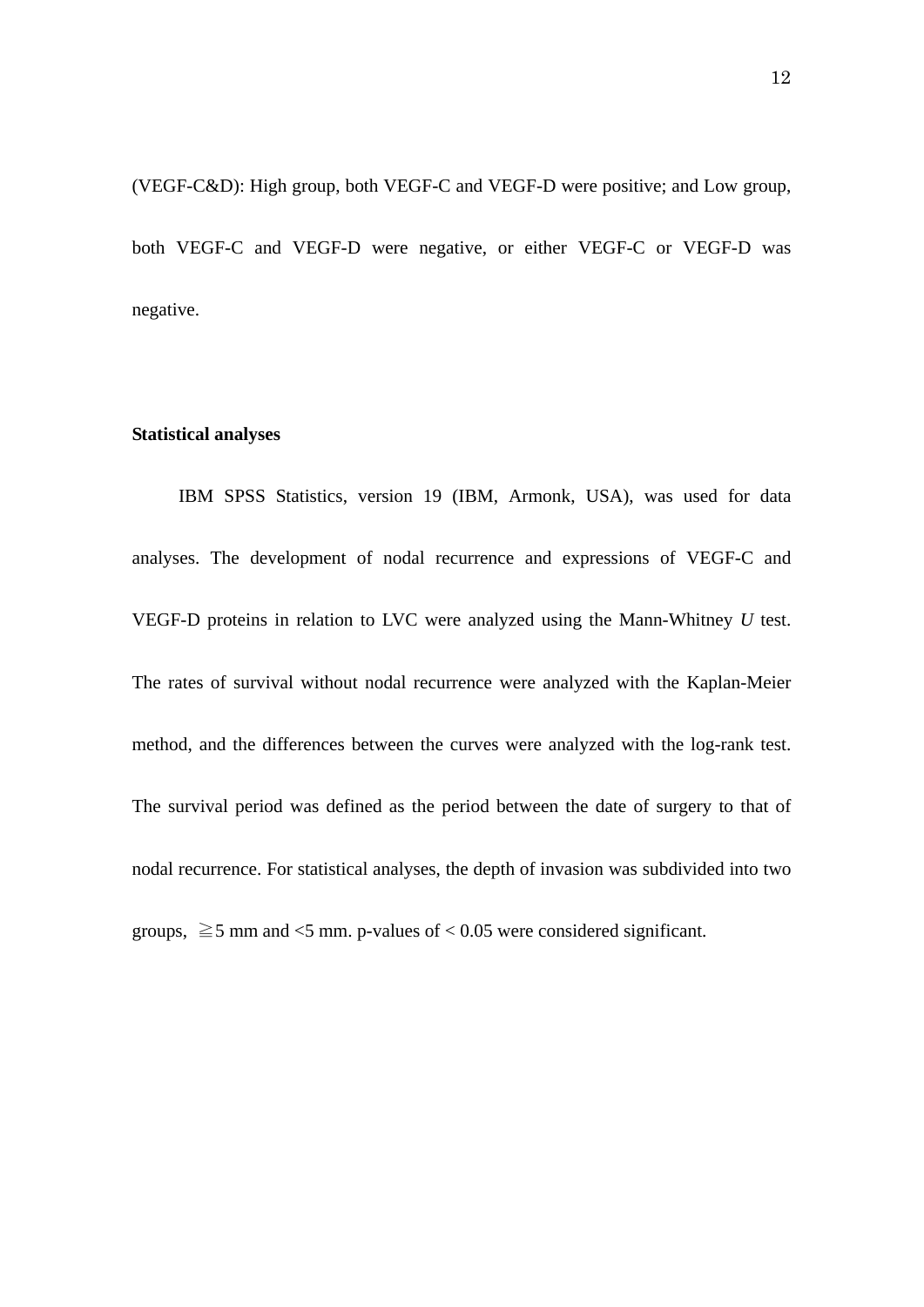#### **Results**

#### **Detection of lymphatic vessels in pN0 regional lymph nodes (Figure 1A, Table 1)**

Immunohistochemical staining showed that antibody specific for podoplanin reacted with the endothelial cells of lymphatic vessels in pN0 regional lymph nodes, as expected according to its established role as a lymphatic marker. Most lymphatic vessels highlighted by podoplanin staining were detected as scattered in the stroma of the lymphatic tissues. LVC of each case is shown in Table 1. The median LVC in the current cohort of patients was 12, with a range from 0 to 55.

## **VEGF-C and VEGF-D protein expressions at the primary sites (Figure 1B and 1C, Table 1)**

VEGF-C and VEGF-D proteins were observed in the cytoplasm of tumor cells. According to the criteria for immunohistochemical staining of these proteins, VEGF-C and VEGF-D expressions were evaluated as positive in 18 and 14 out of 28 patients, respectively. Eleven out of the 28 patients belonged to the High group regarding VEGF-C&D expression.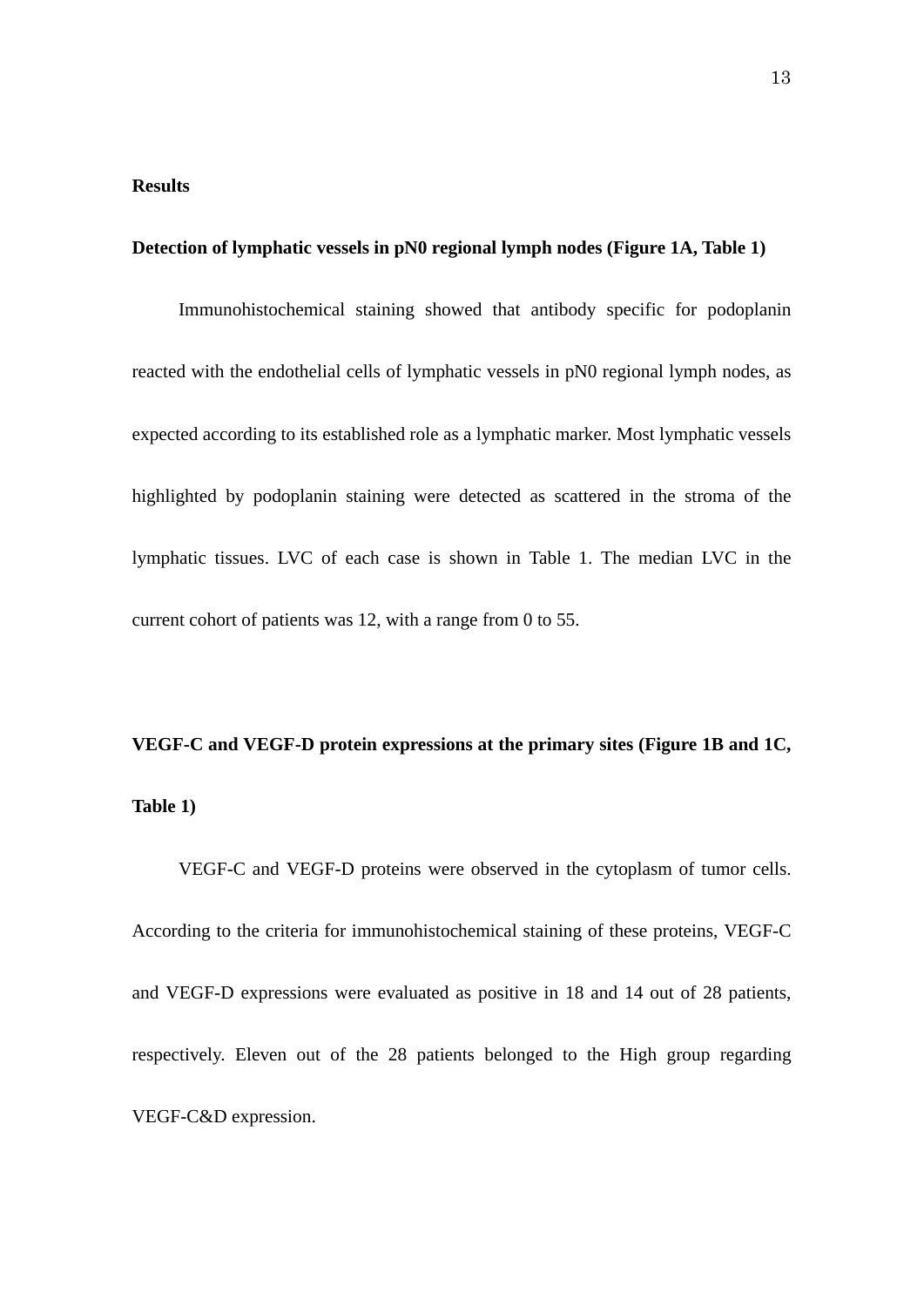# **LVC in regional lymph nodes was associated with nodal recurrence, and VEGF-C and VEGF-D protein expressions in the primary tumor (Table 2)**

A significant correlation was identified between the increasing number of LVC in the regional lymph nodes and development of nodal recurrence during the follow-up period ( $p = 0.0013$ ). Although the patients who were VEGF-C-positive had a greater LVC value in the regional lymph nodes compared with their negative counterparts, the difference was not significant ( $p = 0.1480$ ). On the other hand, VEGF-D-positive cases had a significantly higher LVC in the regional lymph nodes than VEGF-D-negative cases (p=0.0012). When the evaluations of each protein were combined (VEGF-C  $\&$  D), the High group displayed significantly higher LVC values compared with the Low group ( $p = 0.0001$ ). Thus, simultaneous increases of VEGF-C and VEGF-D were strongly associated with increasing lymphangiogenesis in the regional lymph nodes.

#### **VEGF-C&D expression was associated with nodal recurrence (Figure 2)**

The relationships between VEGF-C, VEGF-D, and the combination of VEGF-C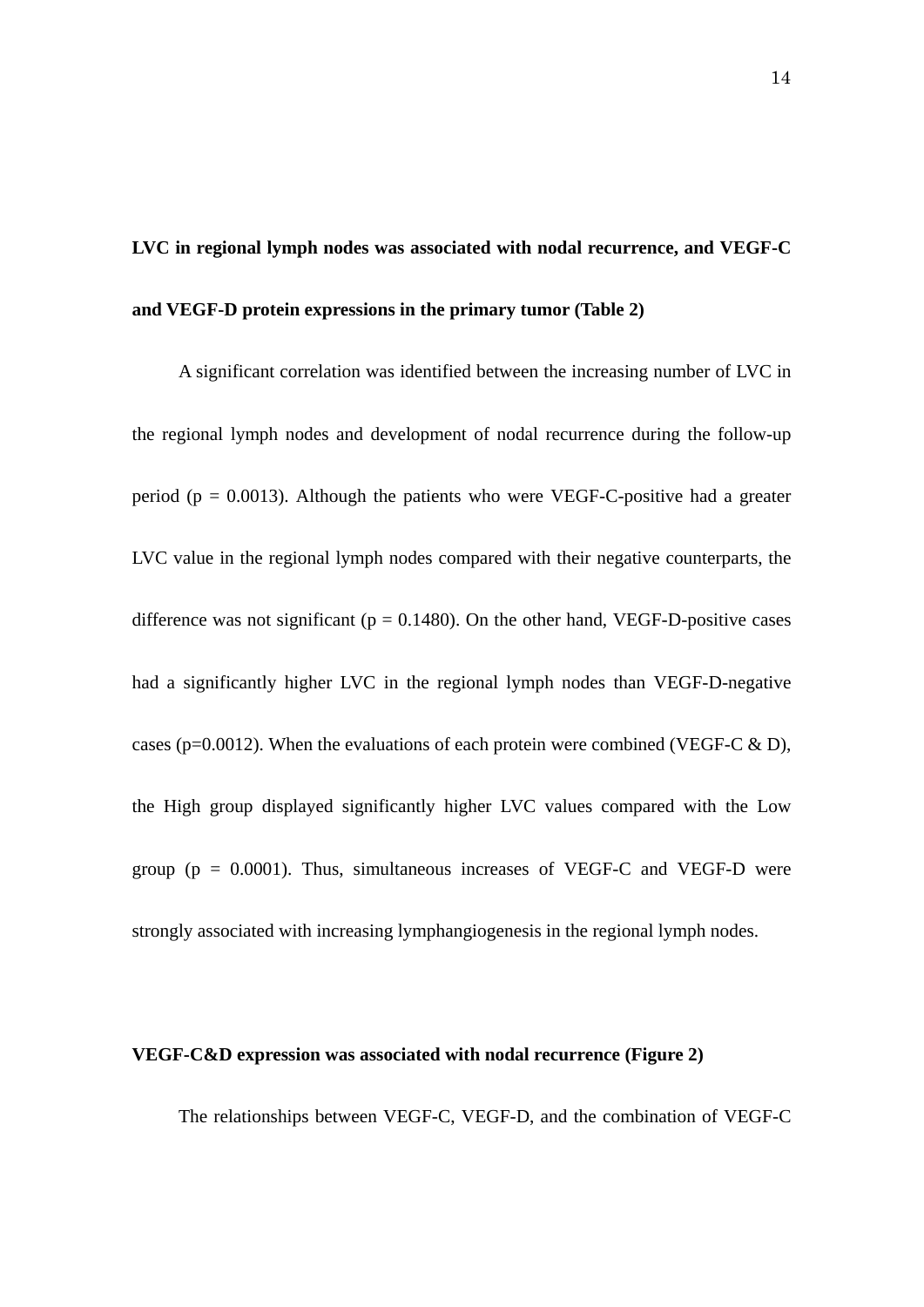and VEGF-D (VEGF-C&D) expressions in the primary tumor, and the rates of survival without nodal recurrence were examined. The rates of survival without nodal recurrence were associated with neither VEGF-C nor VEGF-D expression (Figure 2A and 2B). However, in the combined analyses, the High group had a significantly lower survival rate without nodal recurrence compared with the Low group ( $p = 0.0160$ ) (Figure 2C).

The relationship between the depth of invasion and lymphatic invasion, and survival rates without nodal recurrence were also examined. The rates of survival without nodal recurrence were associated with neither the depth of invasion nor lymphatic invasion (Figure 2D and 2E).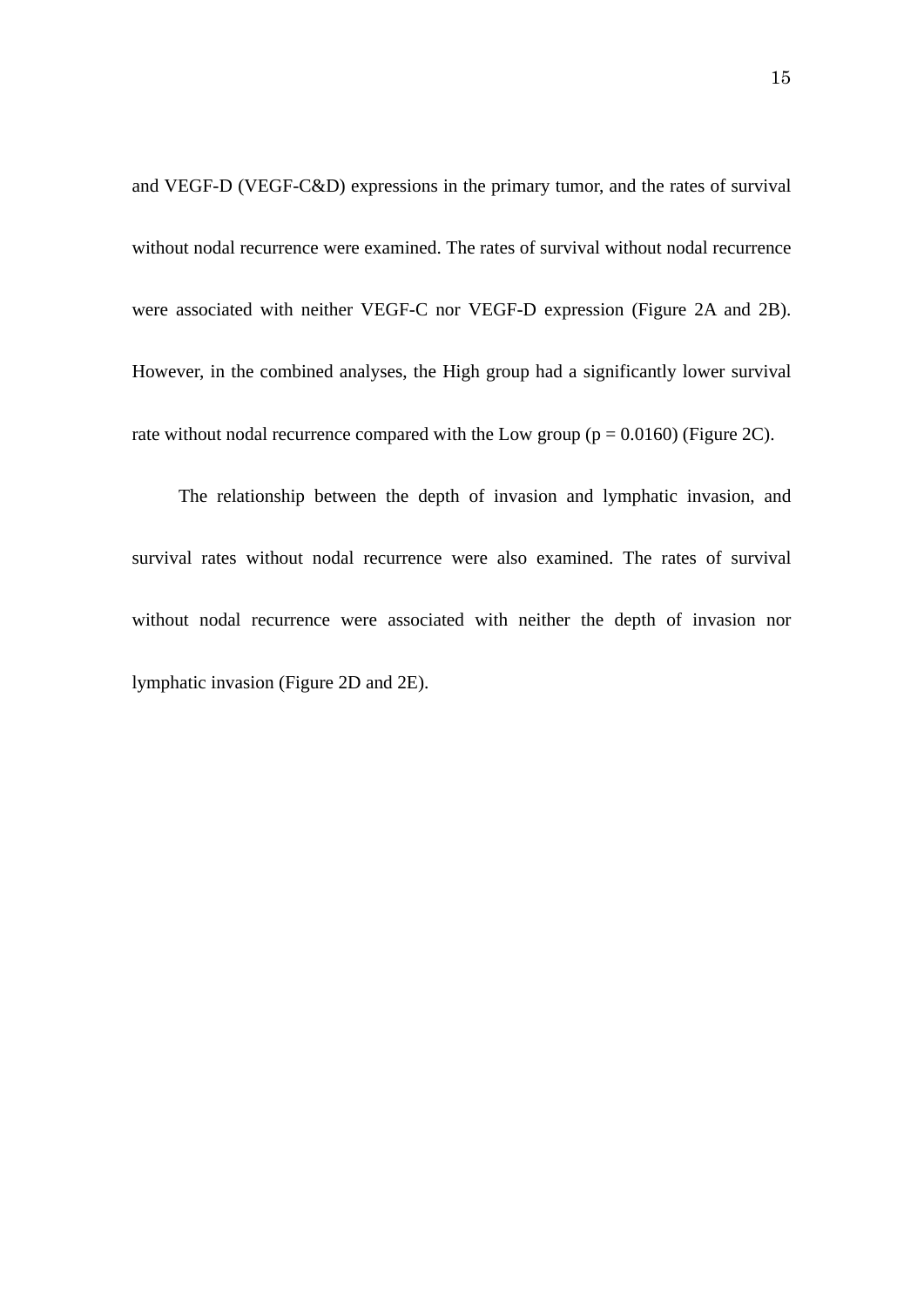#### **Discussion**

In the present study, LVC in regional lymph nodes was associated with nodal recurrence , and could be a significant prognostic parameter in patients with pN0 tongue carcinoma. Even in pN0 lymph nodes, lymphatic vessels were increasing in number to prepare for the subsequent lymphatic spread. The high-level expressions of VEGF-C and VEGF-D proteins had a significant impact on increasing regional lymph node LVC and the development of nodal recurrence. That is, lymphangiogenic factors such as VEGF-C and VEGF-D secreted by tumor cells would facilitate lymphangiogenesis in regional lymph nodes, which increases the possibility of nodal recurrence. This result is in line with earlier animal studies on lymph node lymphangiogenesis which focused on its role in the premetastatic remodeling of lymphatic vessels at sentinel lymph nodes  $14$ , 26.

Our study demonstrated that VEGF-C alone was less associated with lymph node LVC compared to VEGF-D. The data are not compatible with reports which suggested a significant correlation between VEGF-C expression and LVC  $^{12, 17, 26}$ . The most likely reason for the above discrepancy is that the patients in our cohort were pN0, while the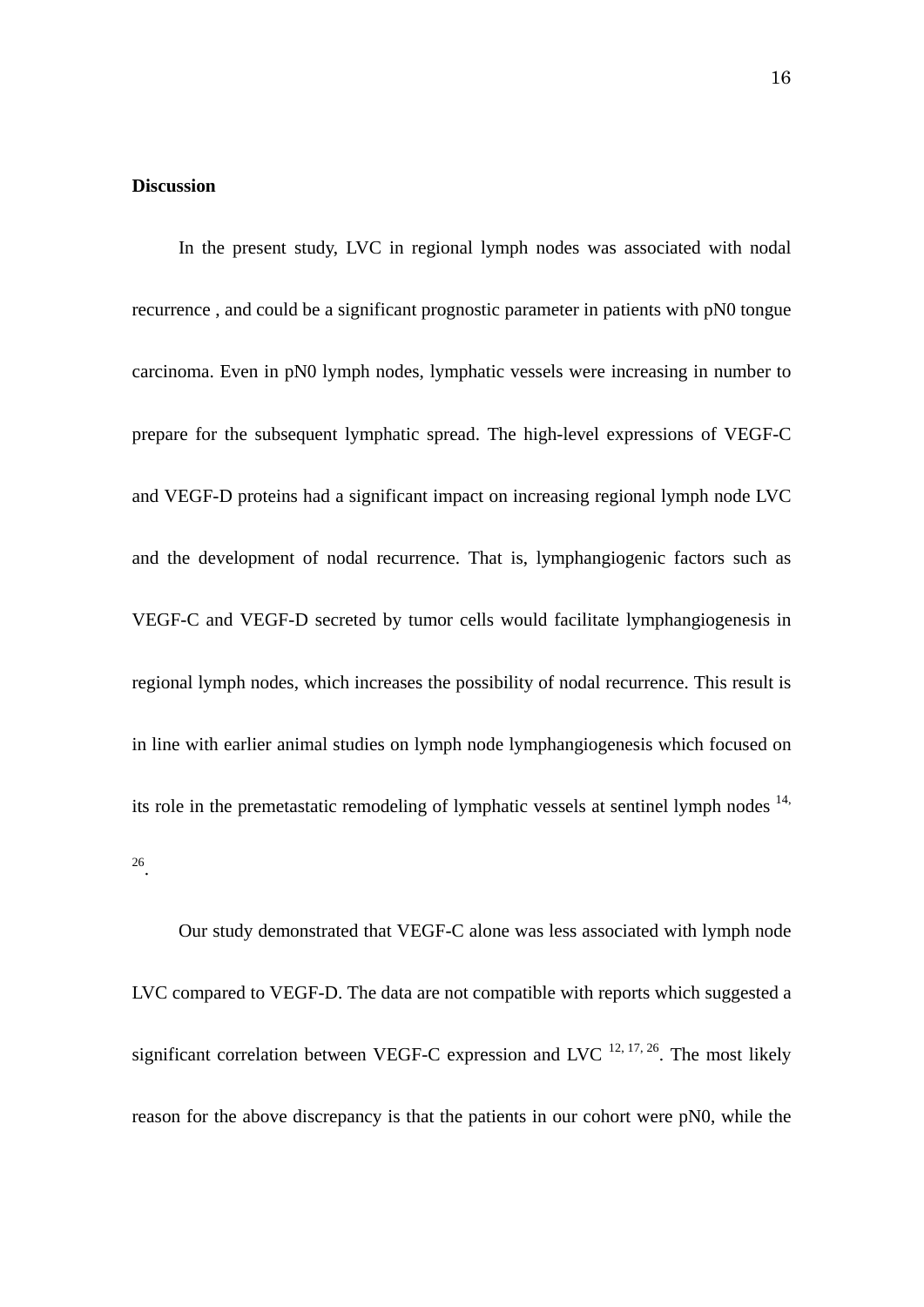patients in other studies were  $pN+$  <sup>12, 17, 26</sup>. As is reported in the study of Hirakawa et al., VEGF-D is a potent inducer of lymph node lymphangiogenesis in the early phase, whereas VEGF-C would have more of an effect on lymph node lymphangiogenesis in the late phase of lymph node metastases  $^{26}$ . Combination analysis of VEGF-C&D expression showed that tumors of the High group had a higher number of LVC and higher incidence of nodal recurrence compared with the Low group. Thus, when the tumor cells are positive for both VEGF-C and VEGF-D proteins, these factors would work additively to facilitate lymphangiogenesis, which results in a more agressive lymphatic spread of the tumor cells at both phases of lymph node metastases.

Recent studies on different types of cancer have highlighted the importance of lymph node lymphangiogenesis as a potential prognostic parameter  $10-13$ . Higher levels of lymph node lymphangiogenesis are significantly associated with lymph node metastases and poor outcomes. In rectal cancer, it was reported that intranodal lymphangiogenesis affected the decrease in disease-free survival  $^{27}$ . In a B16 melanoma mouse model, it was demonstrated that lymph node lymphangiogenesis in response to tumor growth precedes tumor metastases  $11$ . Interestingly, the significance of sentinel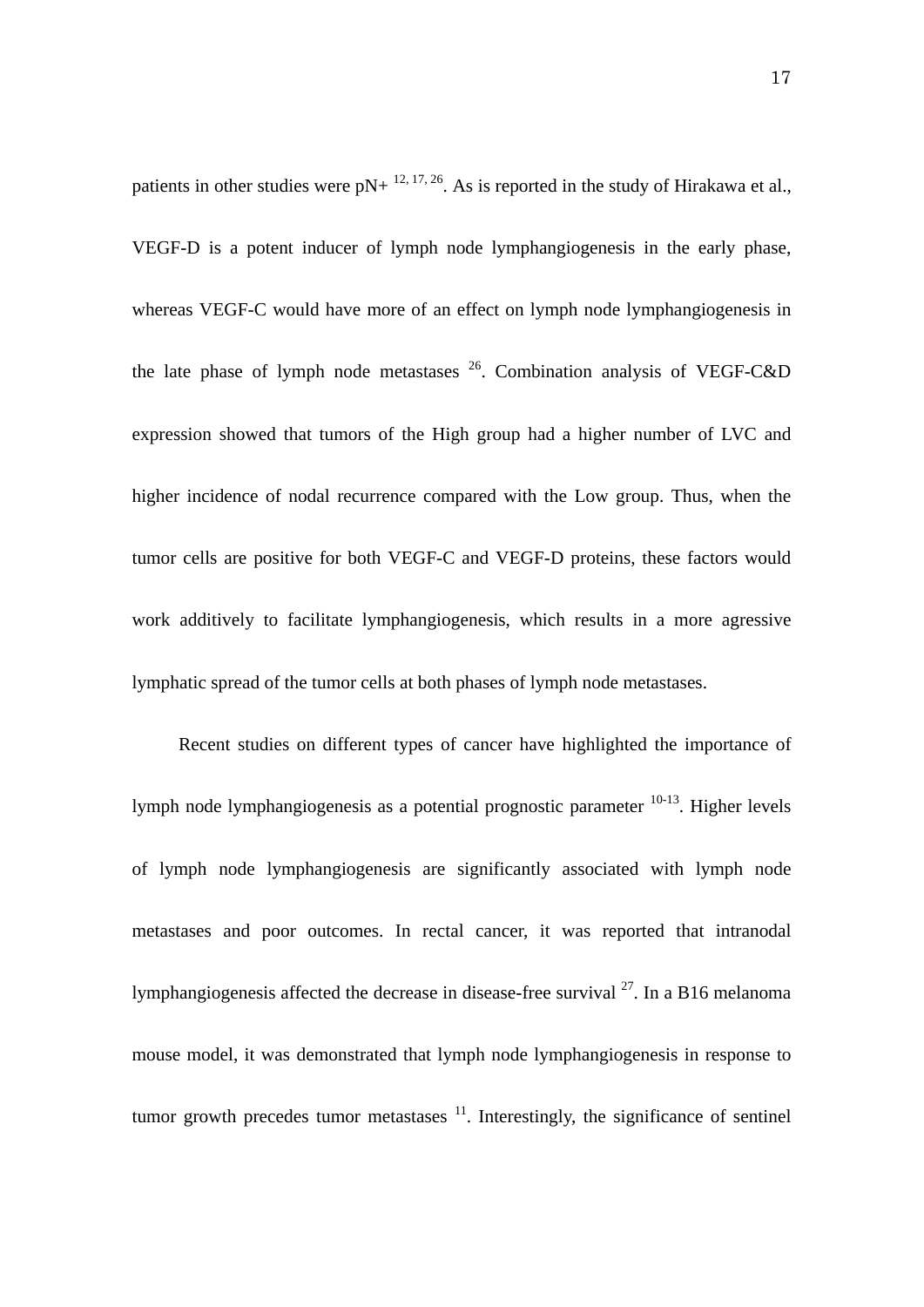lymph node lympangiogenesis in the metastatic spread of breast cancer to non-sentinel lymph nodes has been shown in human patients 28. These associations of regional or sentinel lymph node lymphangiogenesis with a poorer prognosis further suggest that the routine detection of lymph node lymphangiogenesis would be a useful method to predict the lymphatic spread of cancer cells.

In conclusion, our strategies to detect lymphangiogenesis in regional pN0 lymph nodes in tongue cancer would help us predict patients developing nodal recurrence. In a future study, it will be meaningful to evaluate the level of intranodal lymphangiogenesis at the metastases-free sentinel lymph node in association with the prediction of nodal recurrence in SCC of the tongue. Finally, the inclusion of a therapeutic approach to block lymphangiogenic factors, such as VEGF-C and VEGF-D, may be beneficial to prevent the lymphatic spread of tongue cancer with intense intranodal lymphangiogenesis.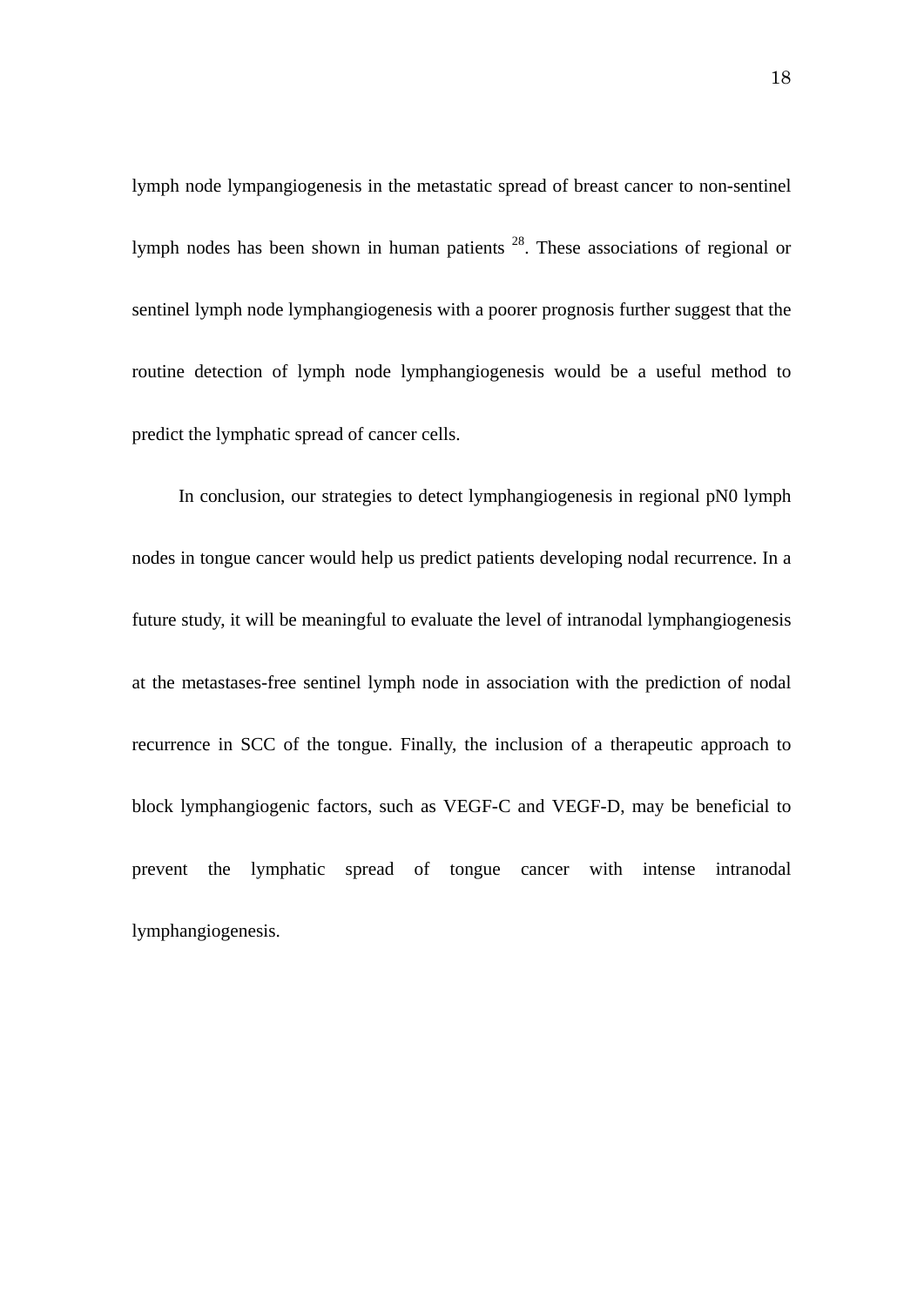### **Acknowledgements**

This research was supported by a scientific research Grant from the Ministry of

Education, Science, Sports, Culture and Technology of Japan (C21592189).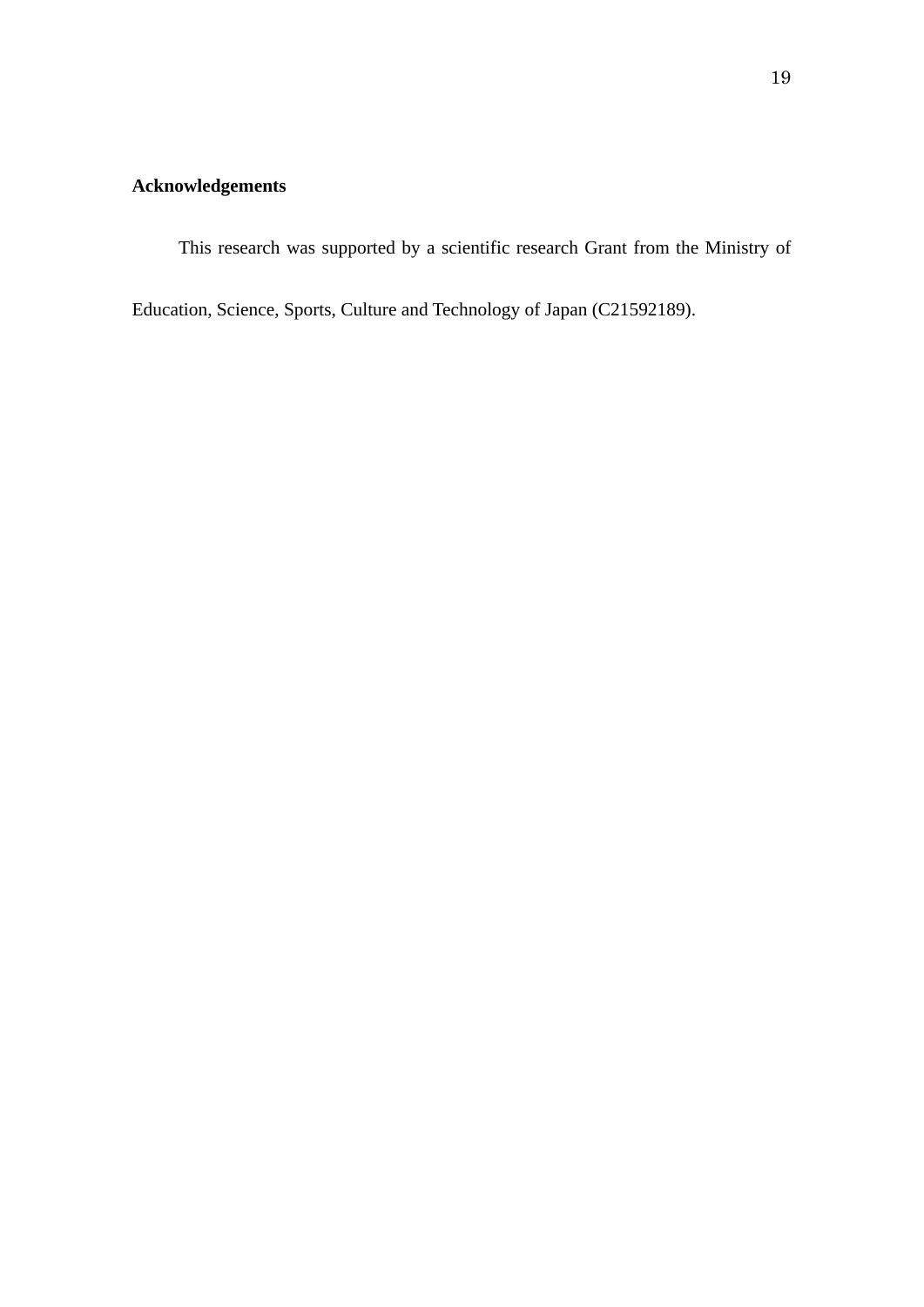#### **References**

1. Ho CM, Lam KH, Wei WI, Lau SK, Lam LK. Occult lymph node metastasis in small oral tongue cancers. *Head Neck* 1992;**14**;359-363.

2. Keski-Santti H, Atula T, Tornwall J, Koivunen P, Makitie A. Elective neck treatment versus observation in patients with T1/T2 N0 squamous cell carcinoma of oral tongue. *Oral Oncol* 2006;**42**;96-101.

3. Maekawa K, Sato H, Furukawa M, Yoshizaki T. Inhibition of cervical lymph node metastasis by marimastat (BB-2516) in an orthotopic oral squamous cell carcinoma implantation model. *Clin Exp Metastasis* 2002;**19**;513-518.

4. Yoshizaki T, Maruyama Y, Sato H, Furukawa M. Expression of tissue inhibitor of matrix metalloproteinase-2 correlates with activation of matrix metalloproteinase-2 and predicts poor prognosis in tongue squamous cell carcinoma. *Int J Cancer* 2001;**95**;44-50.

5. Sano D, Myers JN. Metastasis of squamous cell carcinoma of the oral tongue. *Cancer Metastasis Rev* 2007;**26**;645-662.

6. Lee JG, Litton WB. Occult regional metastasis: carcinoma of the oral tongue. *Laryngoscope* 1972;**82**;1273-1281.

7. DiTroia JF. Nodal metastases and prognosis in carcinoma of the oral cavity. *Otolaryngol Clin North Am* 1972;**5**;333-342.

8. Civantos FJ, Stoeckli SJ, Takes RP *et al.* What is the role of sentinel lymph node biopsy in the management of oral cancer in 2010? *Eur Arch Otorhinolaryngol* 2010;**267**;839-844.

9. Lohela M, Bry M, Tammela T, Alitalo K. VEGFs and receptors involved in angiogenesis versus lymphangiogenesis. *Curr Opin Cell Biol* 2009;**21**;154-165.

10. Bono P, Wasenius VM, Heikkila P, Lundin J, Jackson DG, Joensuu H. High LYVE-1-positive lymphatic vessel numbers are associated with poor outcome in breast cancer. *Clin Cancer Res* 2004;**10**;7144-7149.

11. Harrell MI, Iritani BM, Ruddell A. Tumor-induced sentinel lymph node lymphangiogenesis and increased lymph flow precede melanoma metastasis. *Am J Pathol* 2007;**170**;774-786.

12. Nakamura Y, Yasuoka H, Tsujimoto M *et al.* Lymph vessel density correlates with nodal status, VEGF-C expression, and prognosis in breast cancer. *Breast Cancer Res Treat* 2005;**91**;125-132.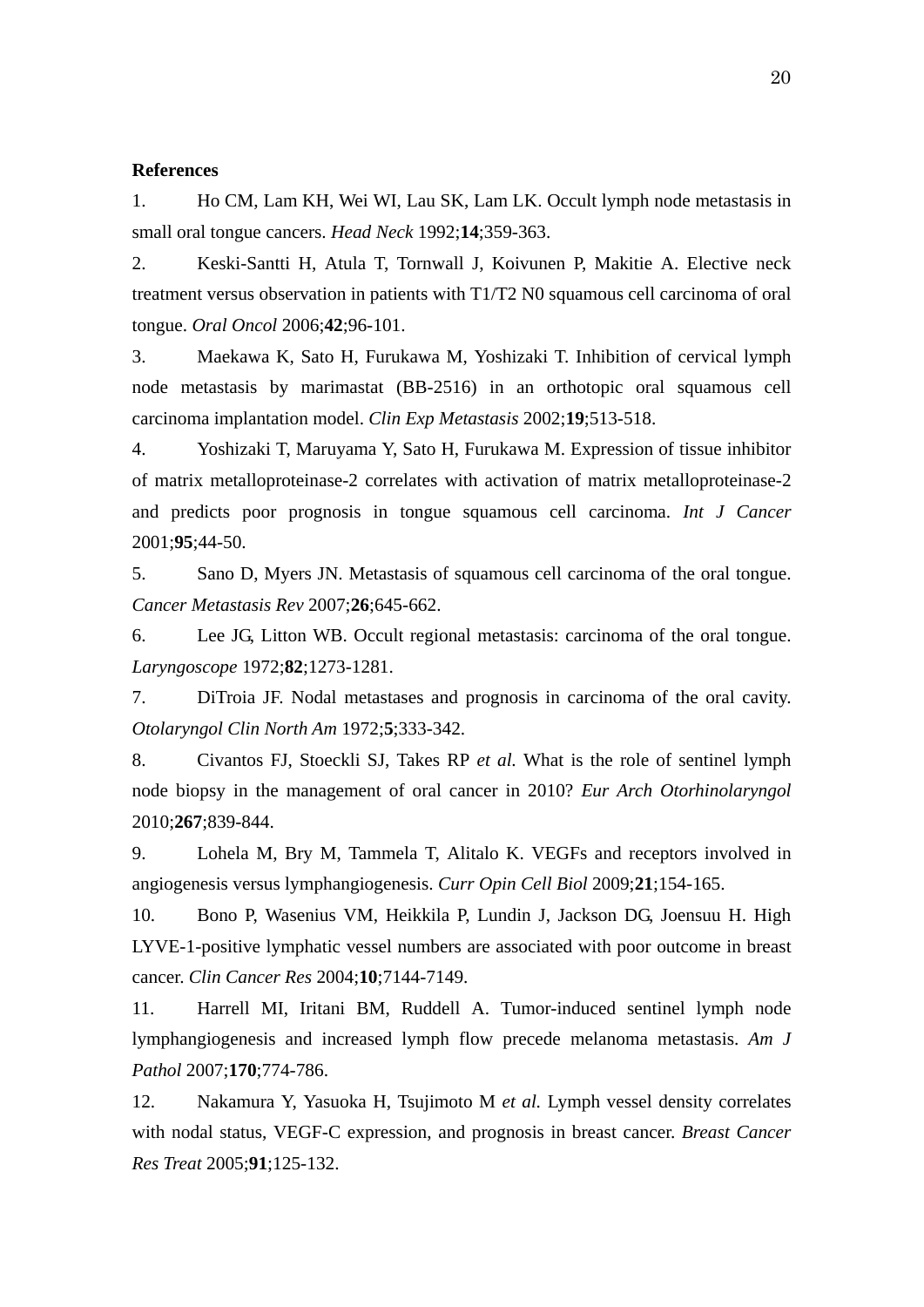13. Van der Auwera I, Cao Y, Tille JC *et al.* First international consensus on the methodology of lymphangiogenesis quantification in solid human tumours. *Br J Cancer* 2006;**95**;1611-1625.

14. Hirakawa S, Kodama S, Kunstfeld R, Kajiya K, Brown LF, Detmar M. VEGF-A induces tumor and sentinel lymph node lymphangiogenesis and promotes lymphatic metastasis. *J Exp Med* 2005;**201**;1089-1099.

15. Qian CN, Berghuis B, Tsarfaty G *et al.* Preparing the "soil": the primary tumor induces vasculature reorganization in the sentinel lymph node before the arrival of metastatic cancer cells. *Cancer Res* 2006;**66**;10365-10376.

16. Ferrara N, Gerber HP, LeCouter J. The biology of VEGF and its receptors. *Nat Med* 2003;**9**;669-676.

17. Skobe M, Hawighorst T, Jackson DG *et al.* Induction of tumor lymphangiogenesis by VEGF-C promotes breast cancer metastasis. *Nat Med* 2001;**7**;192-198.

18. Stacker SA, Caesar C, Baldwin ME *et al.* VEGF-D promotes the metastatic spread of tumor cells via the lymphatics. *Nat Med* 2001;**7**;186-191.

19. He Y, Kozaki K, Karpanen T *et al.* Suppression of tumor lymphangiogenesis and lymph node metastasis by blocking vascular endothelial growth factor receptor 3 signaling. *J Natl Cancer Inst* 2002;**94**;819-825.

20. Krishnan J, Kirkin V, Steffen A *et al.* Differential in vivo and in vitro expression of vascular endothelial growth factor (VEGF)-C and VEGF-D in tumors and its relationship to lymphatic metastasis in immunocompetent rats. *Cancer Res* 2003;**63**;713-722.

21. Liu B, Ma J, Wang X *et al.* Lymphangiogenesis and its relationship with lymphatic metastasis and prognosis in malignant melanoma. *Anat Rec (Hoboken)* 2008;**291**;1227-1235.

22. Nakamura Y, Yasuoka H, Tsujimoto M *et al.* Prognostic significance of vascular endothelial growth factor D in breast carcinoma with long-term follow-up. *Clin Cancer Res* 2003;**9**;716-721.

23. Onogawa S, Kitadai Y, Tanaka S, Kuwai T, Kimura S, Chayama K. Expression of VEGF-C and VEGF-D at the invasive edge correlates with lymph node metastasis and prognosis of patients with colorectal carcinoma. *Cancer Sci* 2004;**95**;32-39.

24. Sobin LH and Wittekind Ch. TNM classification of malignant tumours.  $6<sup>th</sup>$  ed.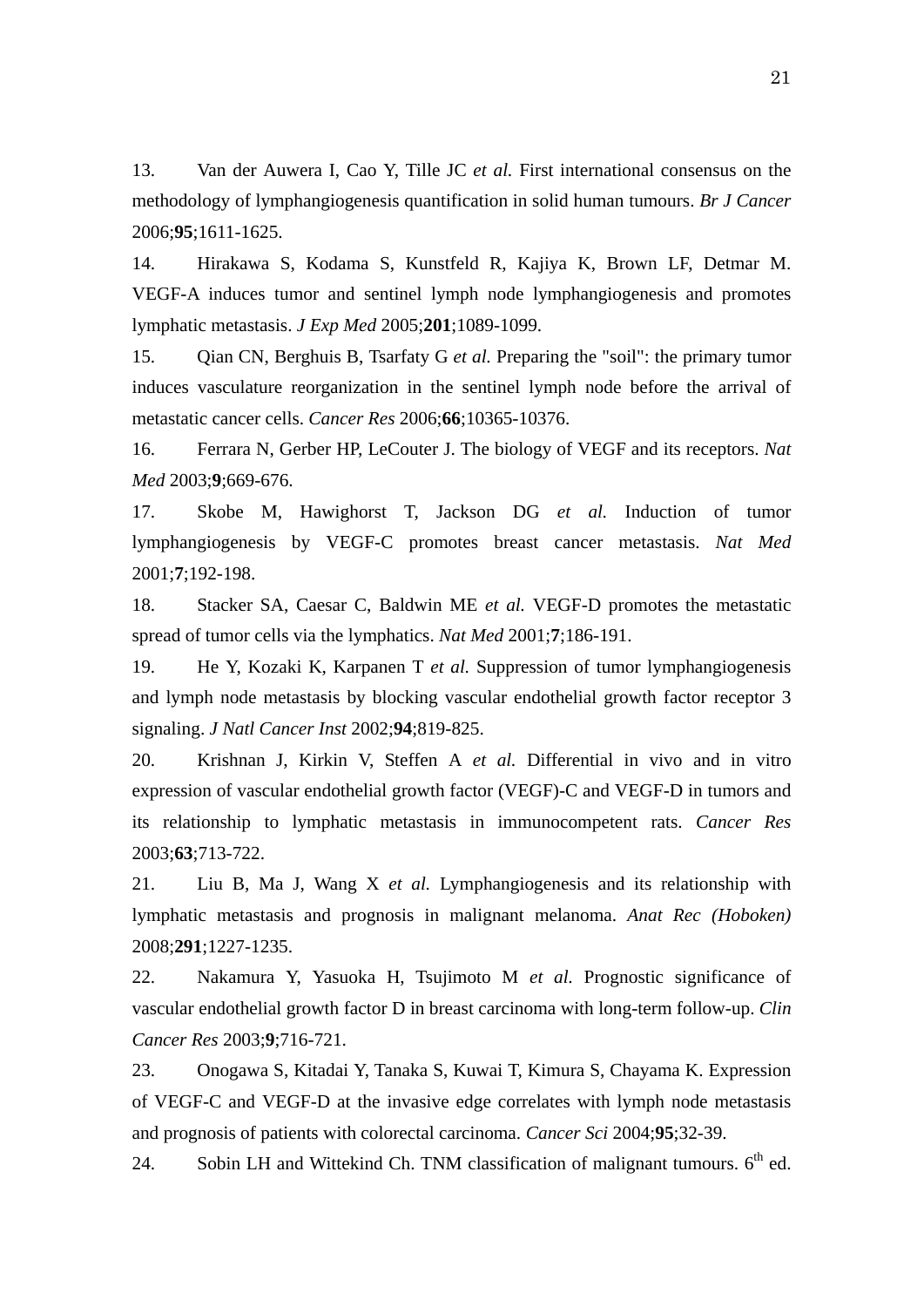New York: Wiley-Liss, 2002;22-26.

25. Wakisaka N, Hirota K, Kondo S *et al.* Induction of lymphangiogenesis through vascular endothelial growth factor-C/vascular endothelial growth factor receptor 3 axis and its correlation with lymph node metastasis in nasopharyngeal carcinoma. *Oral Oncol* 2012.

26. Hirakawa S, Brown LF, Kodama S, Paavonen K, Alitalo K, Detmar M. VEGF-C-induced lymphangiogenesis in sentinel lymph nodes promotes tumor metastasis to distant sites. *Blood* 2007;**109**;1010-1017.

27. Ueda A, Matsumoto T, Komuro Y. Lymphangiogenesis is a predictor of nodal metastasis in extramammary Paget's disease. *Histopathology* 2011;**58**;870-874.

28. Van den Eynden GG, Vandenberghe MK, van Dam PJ *et al.* Increased sentinel lymph node lymphangiogenesis is associated with nonsentinel axillary lymph node involvement in breast cancer patients with a positive sentinel node. *Clin Cancer Res* 2007;**13**;5391-5397.